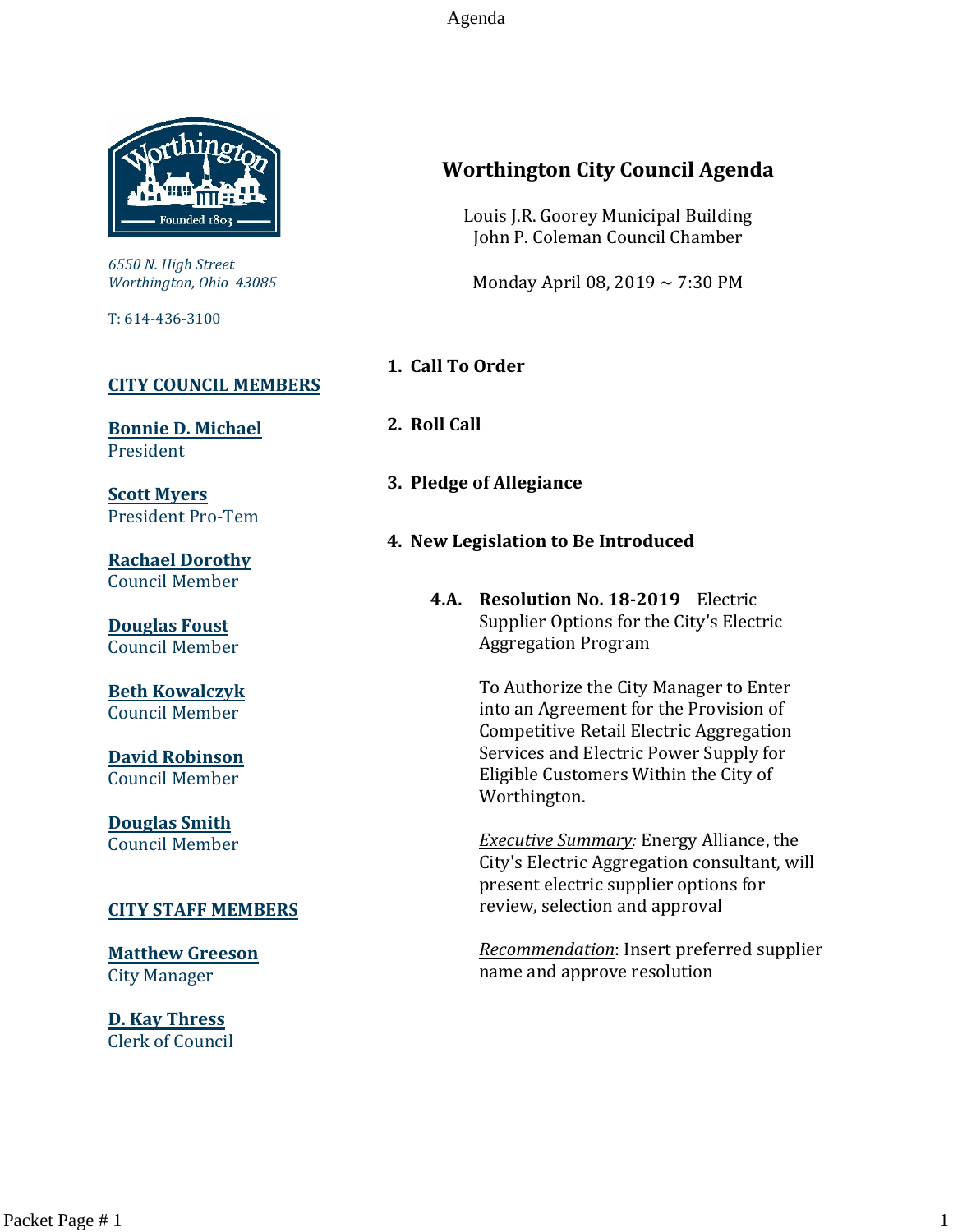# **5. Reports of City Officials**

# **5.A.** Discussion Item(s)

5.A.I. Kenyonbrook Sewer Replacement Presentation

*Executive Summary:* Service and Engineering staff, along with design engineers from EMH&T will present the options that have been evaluated for new sanitary sewers to be installed along the Kenyonbrook corridor.

5.A.II. 911 Call Answering and Public Safety Dispatching Services

*Executive Summary:* City staff will present an analysis of the City's 911 call answering and public safety dispatching services.

# **5.B.** Policy Item(s)

5.B.I. Financial Report - March 2019

*Executive Summary:* The Financial Report for the month of March is attached.

*Recommendation*: Motion to Accept as Presented

# **6. Reports of Council Members**

**7. Other**

# **8. Executive Session**

# **9. Adjournment**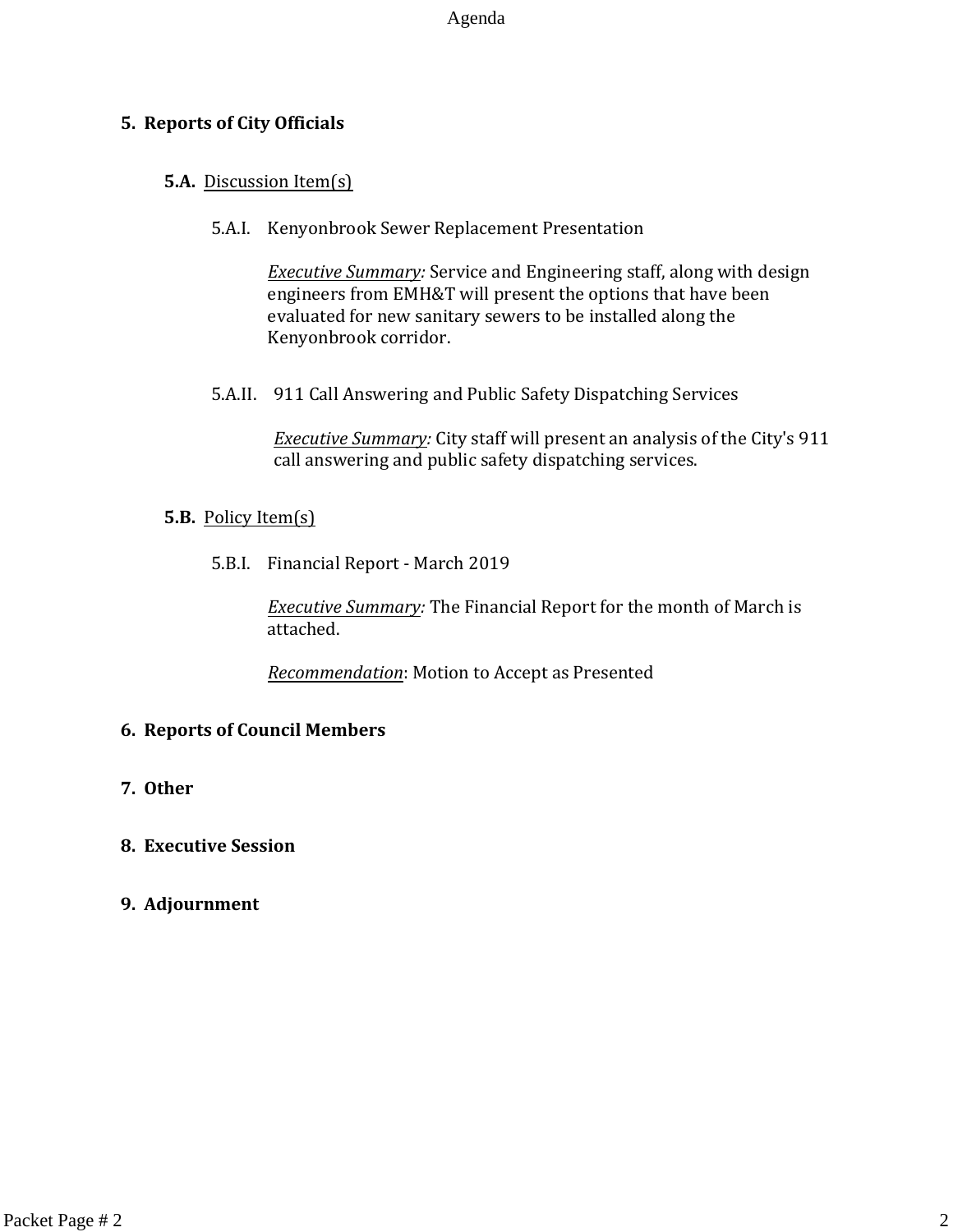

# **STAFF MEMORANDUM City Council Meeting – April 8, 2019**

Date: April 4, 2019

- To: Worthington City Council
- From: Matt Greeson City Manager
- Subject: **Resolution No. 18-2019 - Supplier of services and electric supply for the City's Electric Aggregation Program**

# **EXECUTIVE SUMMARY**

Energy Alliance's, the City's electric aggregation consultant, will present electric supplier options for the City Council review and approval.

# **RECOMMENDATION**

Insert preferred supplier and motion to approve resolution.

# **BACKGROUND/DESCRIPTION**

On November 6, 2018, the voters of Worthington approved a ballot issue authorizing the City to create an electric aggregation program. The City subsequently submitted the requisite information to the Public Utilities Commission of Ohio (PUCO) and was granted a certificate to provide governmental aggregation services.

The City's consultant, Energy Alliances, next sought proposals for electric aggregation services and energy supply. They sought proposals that address the cost of energy, the cost of renewable energy/investments and how suppliers would address customers entering and exiting the program, on budget billing or taking advantage of net metering. Energy Alliances reviewed six proposals and recommended two as being most responsive and responsible. Those proposals are from AEP Energy and Dynegy.

There are differences in the proposals. As a result, Energy Alliances has framed three options for the City Council to consider. They are outlined in the attached information. It is recommended that the City Council select the option that it believes is best and amend the enclosed resolution to insert the name of the preferred supplier.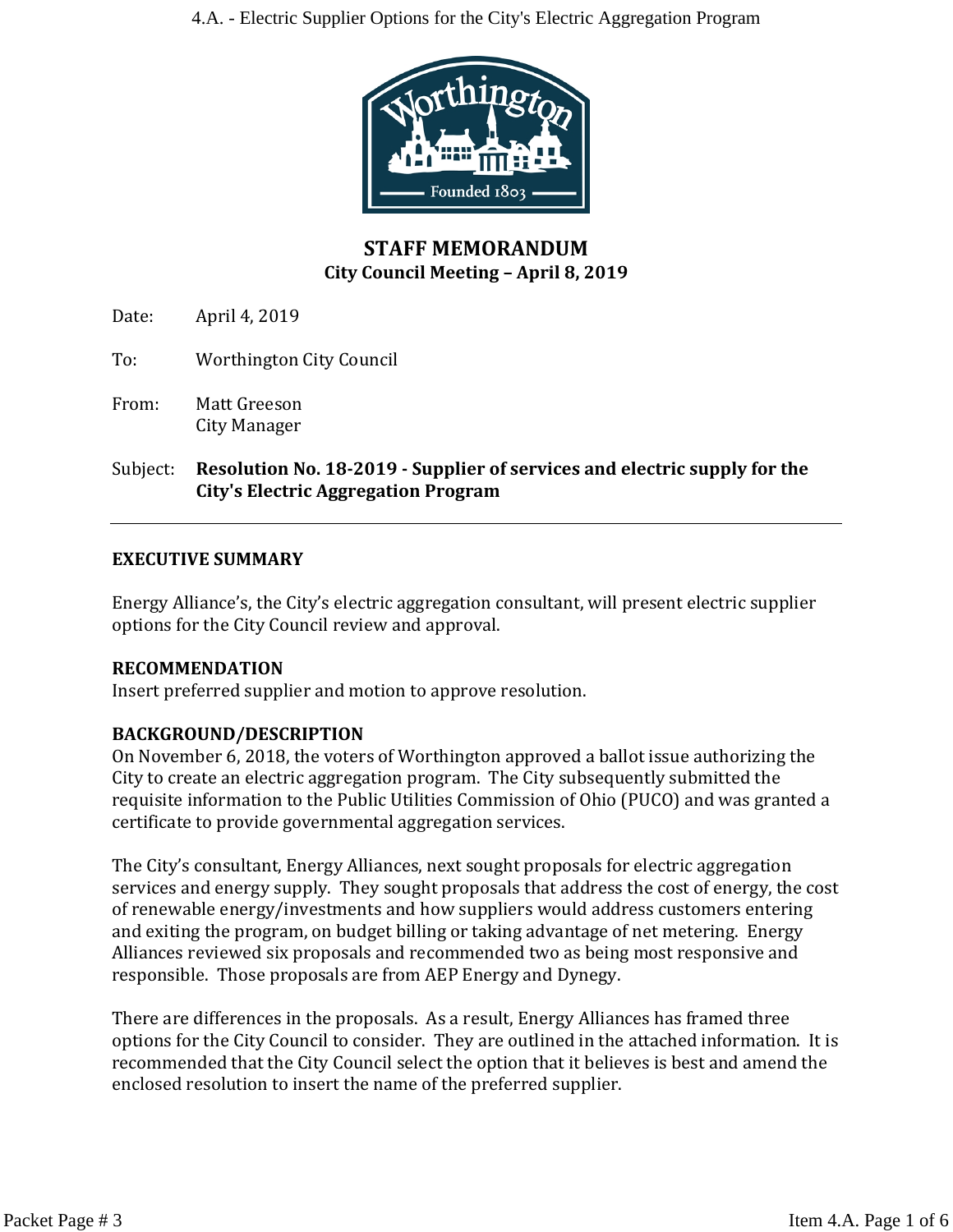4.A. - Electric Supplier Options for the City's Electric Aggregation Program

# **ATTACHMENTS**

Resolution No. 18-2019 Information from Energy Alliances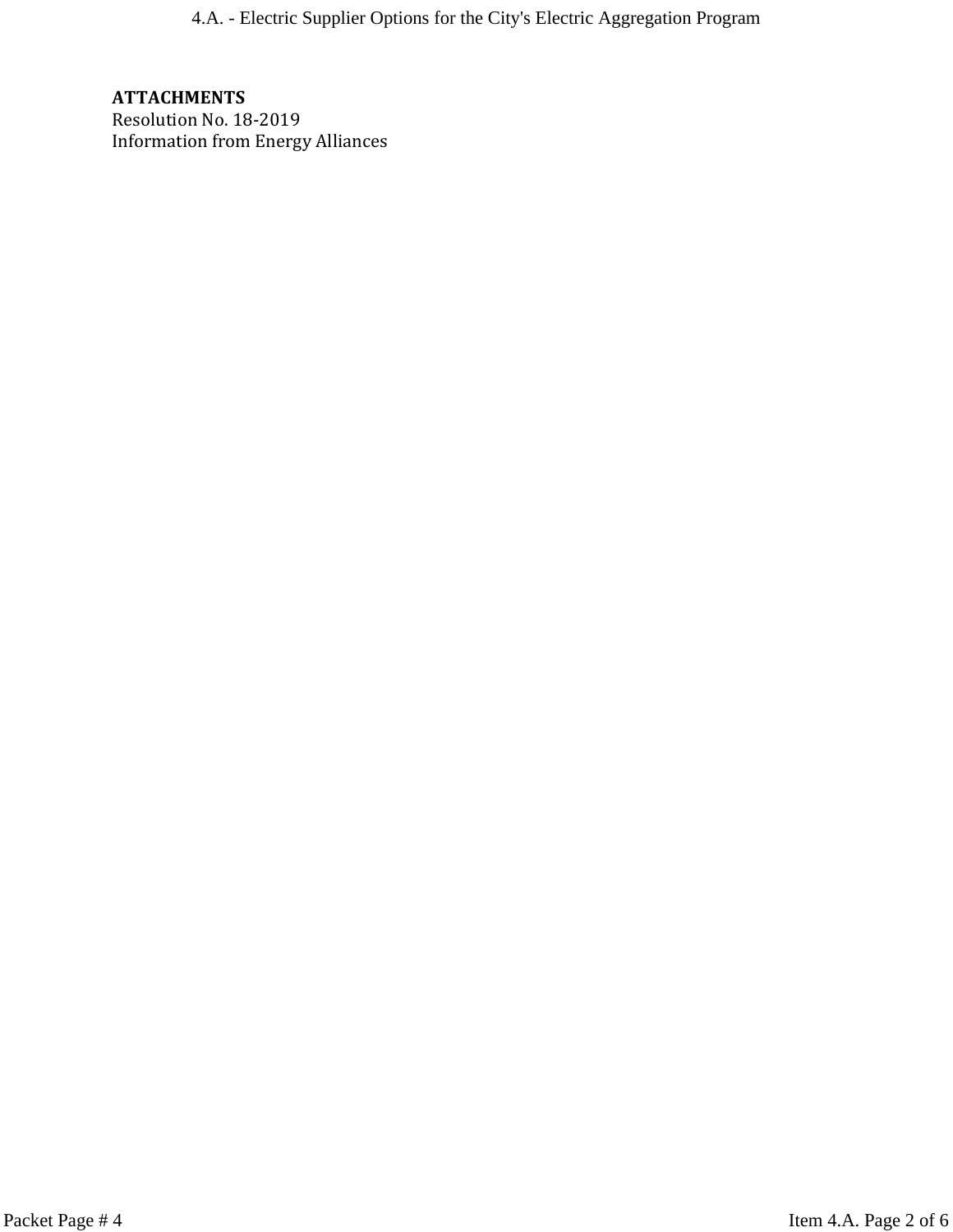#### RESOLUTION NO. 18-2019

To Authorize the City Manager to Enter into an Agreement for the Provision of Competitive Retail Electric Aggregation Services and Electric Power Supply for Eligible Customers Within the City of Worthington.

WHEREAS, Ohio Revised Code § 4928.20 permits a municipality to aggregate customers within their jurisdiction for the purpose of negotiating for competitive retail electric supply at favorable rates and conditions; and,

WHEREAS, on November 6, 2018 the electors of the City of Worthington approved a ballot issue authorizing the City to establish an opt-out electric governmental aggregation program; and,

WHEREAS, on January 22, 2019 City Council adopted a plan of operation and governance for the implementation of the City's electric aggregation program in accordance with Ohio Revised Code § 4928.20 (the Governance Plan"); and,

WHEREAS, on March 7, 2019 the Public Utilities Commission of Ohio granted the City a certificate to provide governmental aggregation services; and,

WHEREAS, Energy Alliances, the City's electric aggregation consultant, has evaluated the responses to its request for proposals and has recommended Dynegy and AEP Energy as two Competitive Retail Electric Service Providers that it believes would best meet City Council's objectives for the electric aggregation program.

NOW THEREFORE, BE IT RESOLVED by the Council of the Municipality of Worthington, Franklin County, State of Ohio:

SECTION 1. That Council hereby authorizes the City Manager to enter into an agreement with  $(the "Provider")$  for the provision of competitive electric aggregation services ("Agreement"). The Agreement shall, at a minimum include the following terms and conditions:

(a) The Provider shall provide power and related services to customers of the City's electric aggregation program at the rate of per kWh.

(b) The Provider shall purchase renewable energy certificates representing one hundred percent of the total kWh supplied to customers.

(c) The Provider shall permit customers to leave the program at any time with no termination fee or other charges for leaving the program.

(d) The Provider shall allow eligible customers to enter the program at any time at the same rate per kWh and terms as other customers already in the program and to not charge any application fee or other charges for entering the program.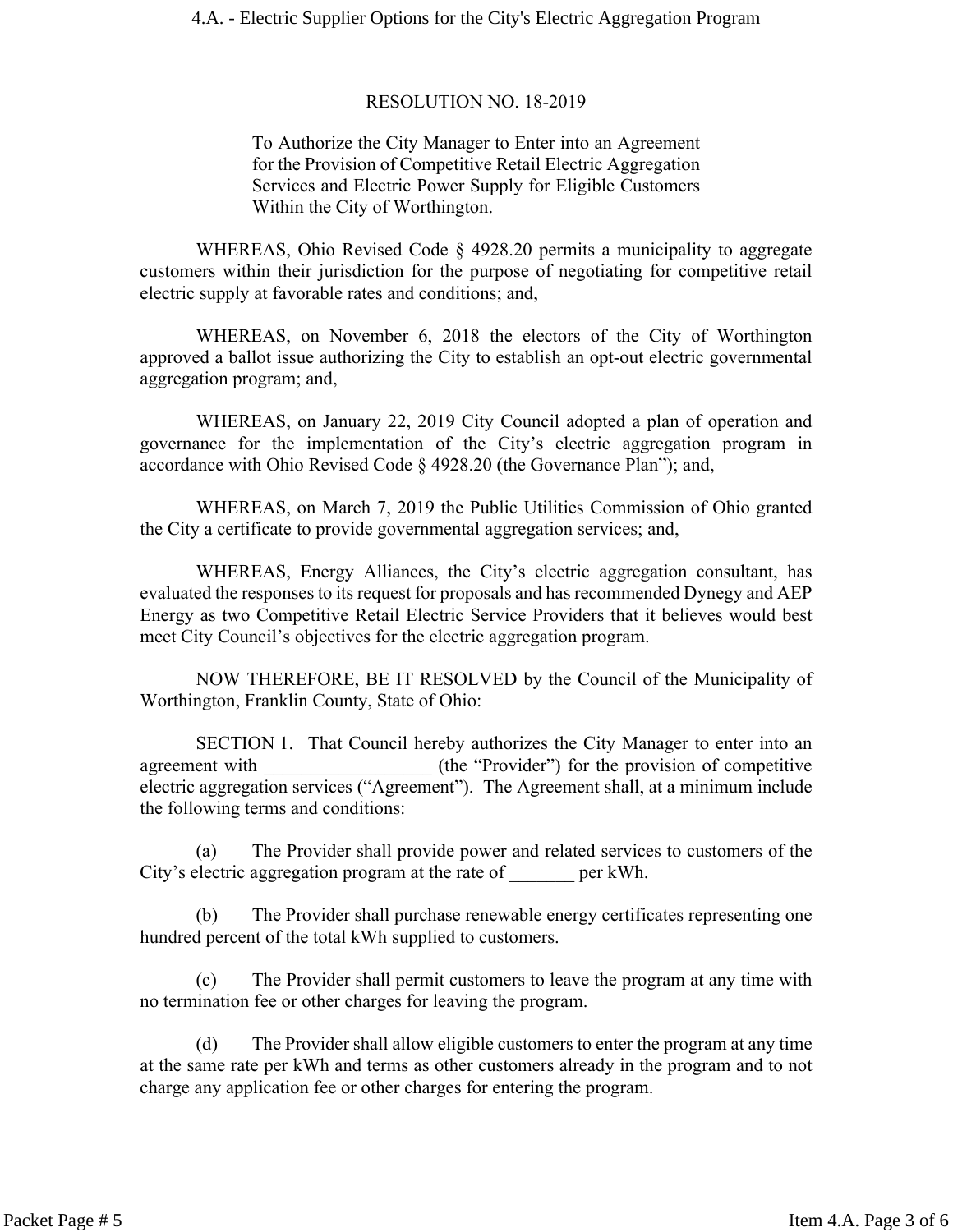#### RESOLUTION NO. 18-2019

(e) The Provider shall be responsible for providing opt-out notifications to all eligible customers.

(f) The Provider shall be responsible for developing the initial customer list and ongoing maintenance of the list.

(g) The Provider shall provide a customer call center with a toll-free number staffed by knowledgeable service representatives specifically trained as to the City's electric aggregation program.

(h) The Agreement shall not be transferred or assigned by the Provider without the prior authorization of City Council.

All actions of the Provider shall be in full compliance with Ohio Revised Code § 4928.20, the regulations of the Public Utilities Commission of Ohio, and the City's Governance Plan.

SECTION 2. That the City Manager, Finance Director, and Law Director are each hereby authorized, acting singly or jointly, to take all actions, including the execution of the Agreement and any amendments, notifications and forms required by the State of Ohio, or any other documents, necessary to implement the City's electric aggregation program consistent with this Ordinance, Ohio Revised Code § 4928.20, the regulations of the Public Utilities Commission of Ohio, and the City's Governance Plan.

SECTION 3. That all formal actions of this Council concerning and related to the adoption of this Ordinance were taken in an open meeting of said Council, and that all deliberations of this Council that resulted in such formal action were made in meetings open to the public, when required by law, in full compliance with all legal requirements, including without limitation, provisions of the Charter of the City of Worthington, Chapter 109 of the Codified Ordinances of the City and Section 121.22 of the Ohio Revised Code.

SECTION 4. That the Clerk be and hereby is instructed to record this Resolution in the appropriate record book.

Adopted \_\_\_\_\_\_\_\_\_\_\_\_\_\_\_\_\_\_\_

 $\mathcal{L}_\text{max}$  , where  $\mathcal{L}_\text{max}$  and  $\mathcal{L}_\text{max}$ 

President of Council

 $\mathcal{L}_\text{max}$  , where  $\mathcal{L}_\text{max}$  is the set of the set of the set of the set of the set of the set of the set of the set of the set of the set of the set of the set of the set of the set of the set of the set of the se

Attest

Clerk of Council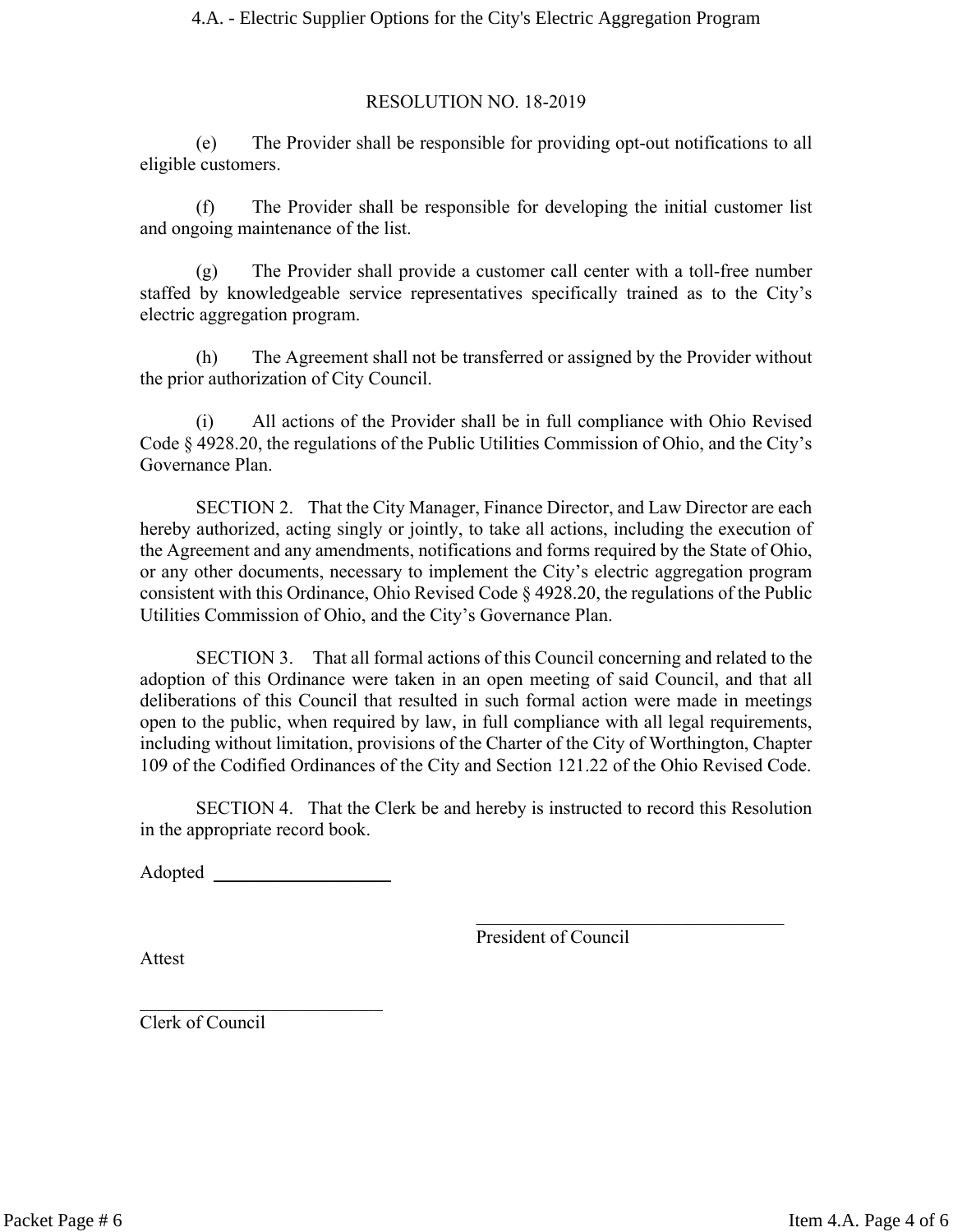

800.735.0359 EnergyAlliances.com

# City of Worthington Electric Aggregation Summary

Presented at City Council Meeting on April 8th 2019

Energy Alliances conducted an RFP ("Request for Proposal") on behalf of the City of Worthington to procure a retail electric supplier fitting numerous qualifications to manage an electric aggregation program.

The Essential Qualities

- Competitive Price
	- o Ability to offer Savings compared to AEP Ohio's ("the utility") Price to Compare (PTC).
- Offer Renewable Energy
- Ability to administer "Budget Billing" on the generation/supplier charges
- Ability to handle potential credits for customer who take advantage of "net metering"
- No fees to enter or leave the program at any time
- Ability to mange the program to the City's and Energy Alliances expectations

Six suppliers responded to the RFP and unfortunately there was not a clear winner that could meet all of the qualifications while having the lowest price.

Two suppliers had the most responsive and responsible proposals and were selected as part of the second round of negotiation in an attempt to find a compromise to balance the "price vs. services" value proposition.

# The following page has a chart comparing what we feel are the three best options.

# Next Steps

- 1. Council selects an option and authorizes the City Manager to enter into an agreement
- 2. Energy Alliances provides City Manager and Law Director draft copy of supplier MSA, customer terms and conditions and "Opt-Out Material" to approve
- 3. Energy Alliances notifies select supplier to submit a final price and executable agreement
- 4. City Manager Signs Agreement
- 5. Energy Alliances Files "Opt-Out" Material with the Public Utilities Commission of Ohio
- 6. Tentatively, letters reach eligible residents and small business in late April (or early July if Option 3 is selected)
- 7. Tentatively, Opt-Out runs until late May (or early August if Option 3 selected)
- 8. Tentatively, program starts for residents and small businesses who have not opted out on first meter read after mid-June (or September meter read if Option 3 selected).
- 9. Depending on enrollment timing, enrolled residents/small businesses should see supplier on their bill no later than two months after opt-out ends.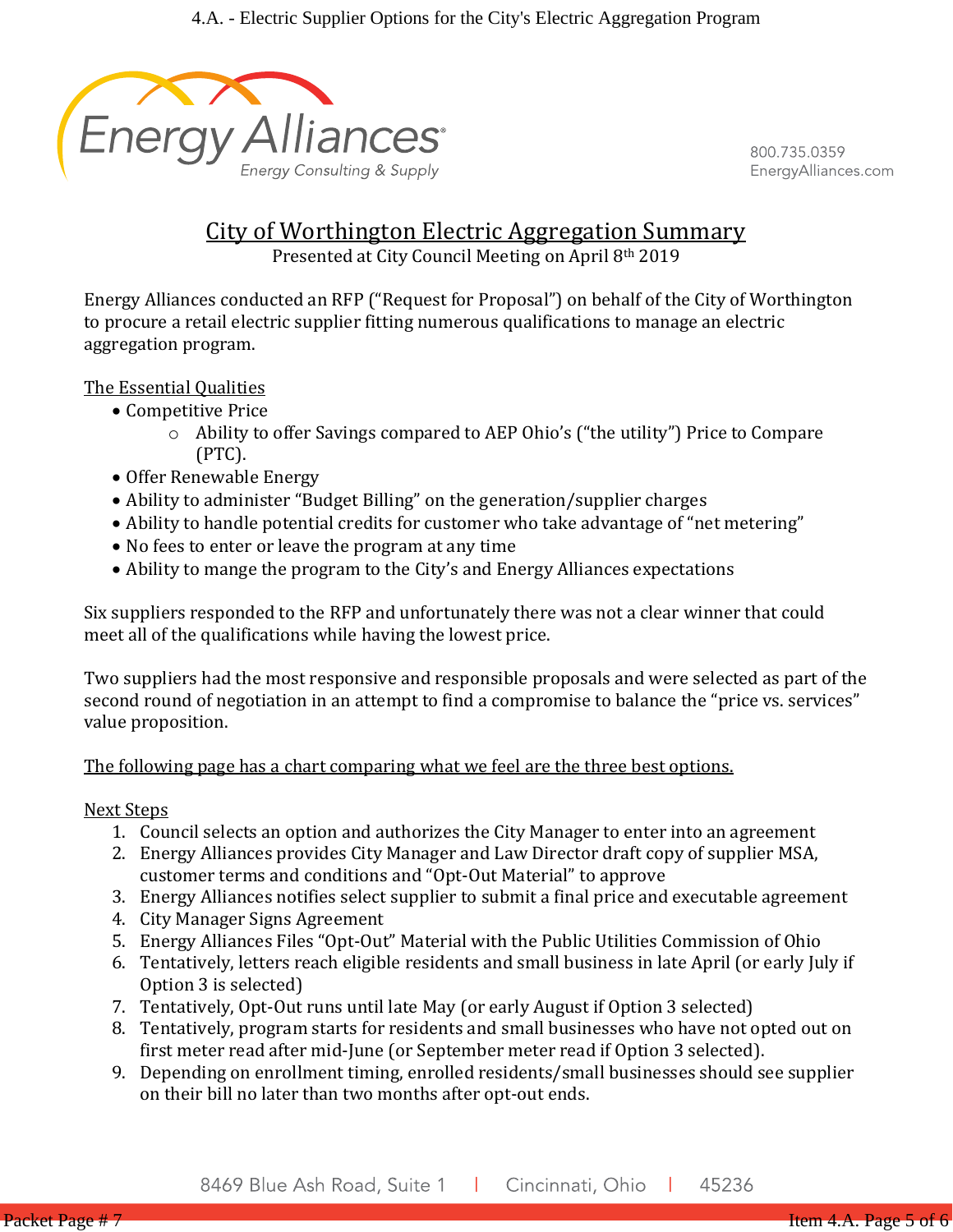

800.735.0359 EnergyAlliances.com

# Program Proposals (Indicative Pricing valid 4/3/2019)

|                                                   | Option 1                         | <b>Option 2</b>                     | Option 3                           |  |  |  |  |
|---------------------------------------------------|----------------------------------|-------------------------------------|------------------------------------|--|--|--|--|
|                                                   | <b>AEP Energy</b>                | <b>Dynegy</b>                       | <b>Dynegy</b>                      |  |  |  |  |
| <b>Start Month</b>                                | June 2019                        | June 2019                           | September 2019                     |  |  |  |  |
| <b>End Month</b>                                  | <b>June 2021</b>                 | June 2021                           | December 2021                      |  |  |  |  |
| <b>Term Length (Months)</b>                       | 24                               | 24                                  | 27                                 |  |  |  |  |
|                                                   |                                  |                                     |                                    |  |  |  |  |
| <b>Pricing Options</b>                            |                                  |                                     |                                    |  |  |  |  |
| Price (w/o add. Renewables)                       | \$0.04993                        | \$0.04830                           | \$0.04880                          |  |  |  |  |
| Est. % Savings vs. AEP's PTC*                     | 8.2%                             | 11.2%                               | 10.3%                              |  |  |  |  |
| Est. Annual Savings Per Resident*                 | \$46.93                          | \$64.05                             | \$58.80                            |  |  |  |  |
|                                                   |                                  |                                     |                                    |  |  |  |  |
| Price (100% Renewables) C/kWh                     | \$0.05055                        | \$0.04900                           | \$0.04950                          |  |  |  |  |
| Est. % Savings vs. AEP's PTC*                     | 7.1%                             | 9.9%                                | 9.0%                               |  |  |  |  |
| Est. Annual Savings Per Resident*                 | \$40.43                          | \$56.70                             | \$51.45                            |  |  |  |  |
|                                                   |                                  |                                     |                                    |  |  |  |  |
| <b>Services</b><br>Budget Billing (~680 Accounts) | Yes                              | Not Until Sept 2019                 | Yes                                |  |  |  |  |
|                                                   | Yes                              | <b>No</b>                           | <b>No</b>                          |  |  |  |  |
| Net Metering Credit (~22 Accounts)                |                                  | <b>No Fees</b>                      | No Fees                            |  |  |  |  |
| <b>Entry/Exit Fees</b>                            | No Fees                          |                                     |                                    |  |  |  |  |
|                                                   |                                  |                                     |                                    |  |  |  |  |
|                                                   | <b>Dedicated Website</b>         | <b>Dedicated Website</b>            | <b>Dedicated Website</b>           |  |  |  |  |
|                                                   | "Opt-In" Online or Phone         | "Opt-In" via Phone                  | "Opt-In" via Phone                 |  |  |  |  |
| <b>Additonal Services/Benefits</b>                |                                  | Opt-In to "Greenback Energy"        | Opt-In to "Greenback Energy"       |  |  |  |  |
|                                                   | <b>Earn Credit Toward Reward</b> | program @ \$0.0528/kWh to           | program @ \$0.0533/kWh to          |  |  |  |  |
|                                                   | <b>Store</b>                     | received \$50 annually in           | received \$50 annually in          |  |  |  |  |
|                                                   |                                  | rewards                             | rewards                            |  |  |  |  |
| <b>Option Advantage</b>                           | Begin program with all           | Lowest Offer                        | <b>Competitive Offer including</b> |  |  |  |  |
|                                                   | requested services               |                                     | budget billing                     |  |  |  |  |
|                                                   |                                  |                                     | - Nearly 80% of community          |  |  |  |  |
|                                                   |                                  | <b>Budget Billing Not Available</b> | not utilitizing budget billing     |  |  |  |  |
|                                                   |                                  | until September 2019                | remain with AEP's default          |  |  |  |  |
|                                                   |                                  |                                     | service through high usage         |  |  |  |  |
| <b>Option Disadvantage / Risks</b>                | - Not lowest priced option       |                                     | summer 2019 months.                |  |  |  |  |
|                                                   |                                  | - What if Budget Billing            |                                    |  |  |  |  |
|                                                   |                                  | delayed?                            | - What if Budget Billing           |  |  |  |  |
|                                                   |                                  |                                     | delayed?                           |  |  |  |  |

| Average Resident Annual Usage (kWh) | 10.500    |
|-------------------------------------|-----------|
| *AFP's PTC as of March 2019         | \$0.05440 |

Both suppliers would satisfy the renewable energy option by purchasing and retiring renewable energy credit.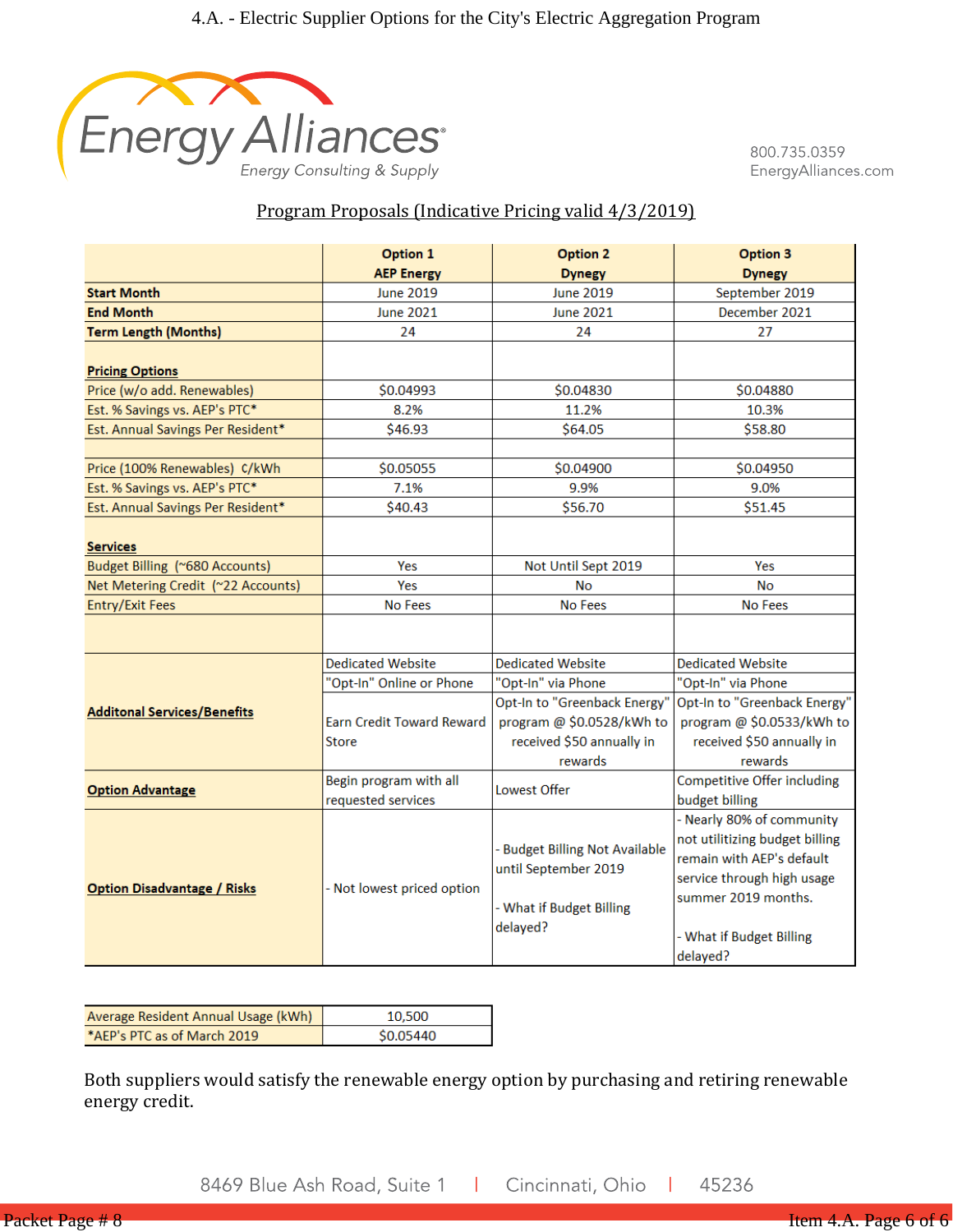#### 5.A.I. - Kenyonbrook Sewer Replacement Presentation



# **STAFF MEMORANDUM City Council Meeting – April 8, 2019**

Date: April 4, 2019

To: Matthew H. Greeson

From: Daniel Whited, P.E. Director of Service & Engineering

Subject: **Kenyonbrook Sewer Replacement Presentation**

#### **EXECUTIVE SUMMARY**

Service and Engineering staff, along with design engineers from EMH&T will present the options that have been evaluated for new sanitary sewers to be installed along the Kenyonbrook corridor.

#### **BACKGROUND/DESCRIPTION**

In 2009, the City of Worthington, along with over 20 satellite communities of Columbus, received Director's Final Findings and Orders (DFFOs) from the Ohio EPA. These DFFOs mandated we do exhaustive and comprehensive study of our sanitary sewer system, identify deficiencies and complete necessary repairs. This set of orders became a framework for evaluating our sanitary sewer system to identify ways to eliminate sanitary sewer overflows in our community and create infrastructure for wise environmental stewardship.

The Southeast Sewershed Study identified serious capacity deficiencies in what is referenced as the Kenyonbrook Sewer. EMH&T was hired to evaluate and design a project to address the deficiencies. They have identified several options for the replacement and upgrade of the sewer line. Each has its own set of pros and cons. This presentation will explain the options evaluated, the potential cost and obtain City Council feedback on next steps for the project.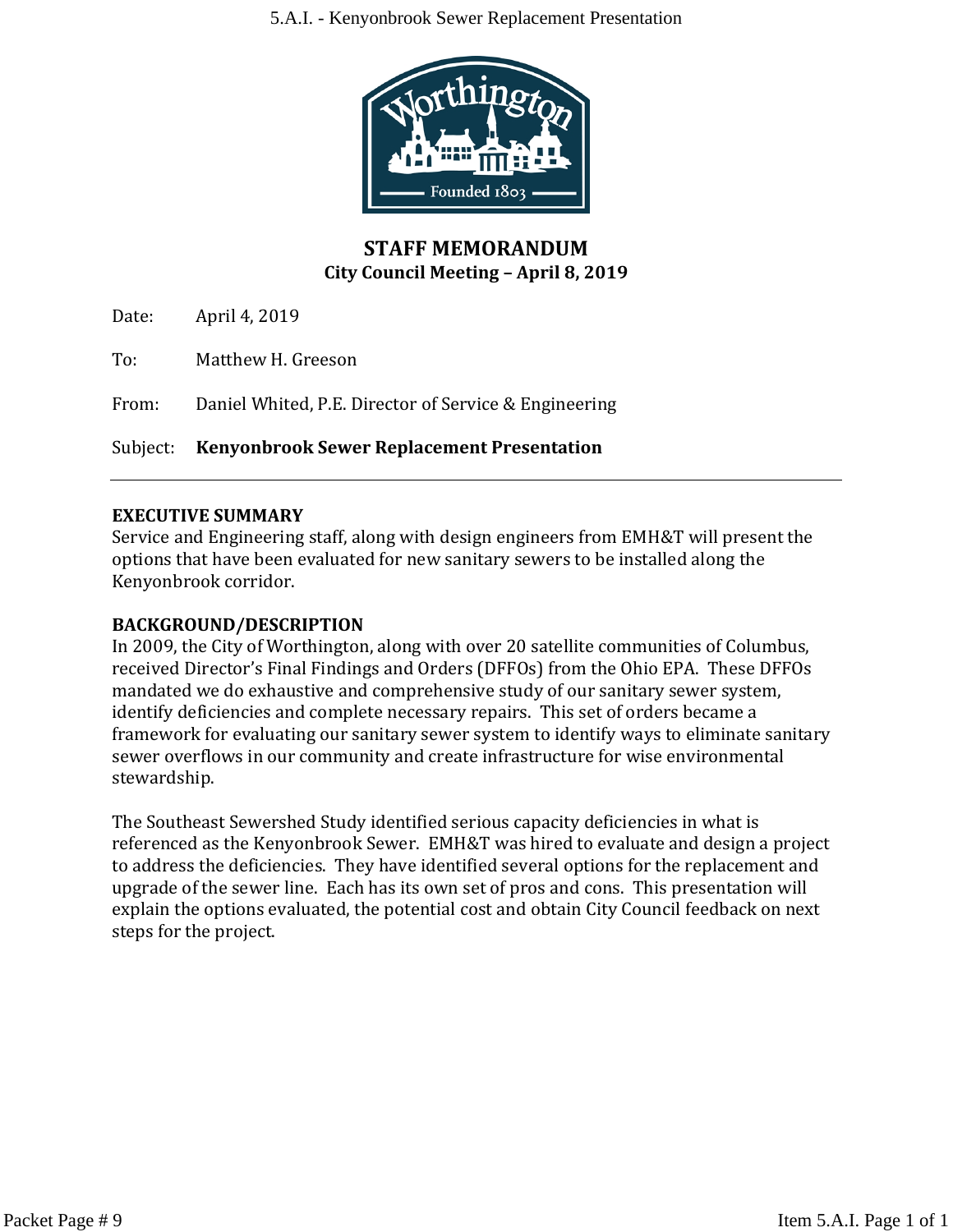

# **STAFF MEMORANDUM City Council Meeting – April 8, 2019**

Date: April 4, 2019

To: Matthew H. Greeson, City Manager

From: Robyn Stewart, Assistant City Manager

Subject: **911 Call Answering and Public Safety Dispatching Services**

# **EXECUTIVE SUMMARY**

City staff will present an analysis of the City's 911 call answering and public safety dispatching services.

# **BACKGROUND/DESCRIPTION**

A team of City staff members comprised of the Police Chief, Fire Chief, Assistant Fire Chief, Finance Director, Personnel Director and Assistant City Manager have extensively analyzed the City's 911 call answering and public safety dispatching services. The analysis will be presented along with recommendations for the future of this service area.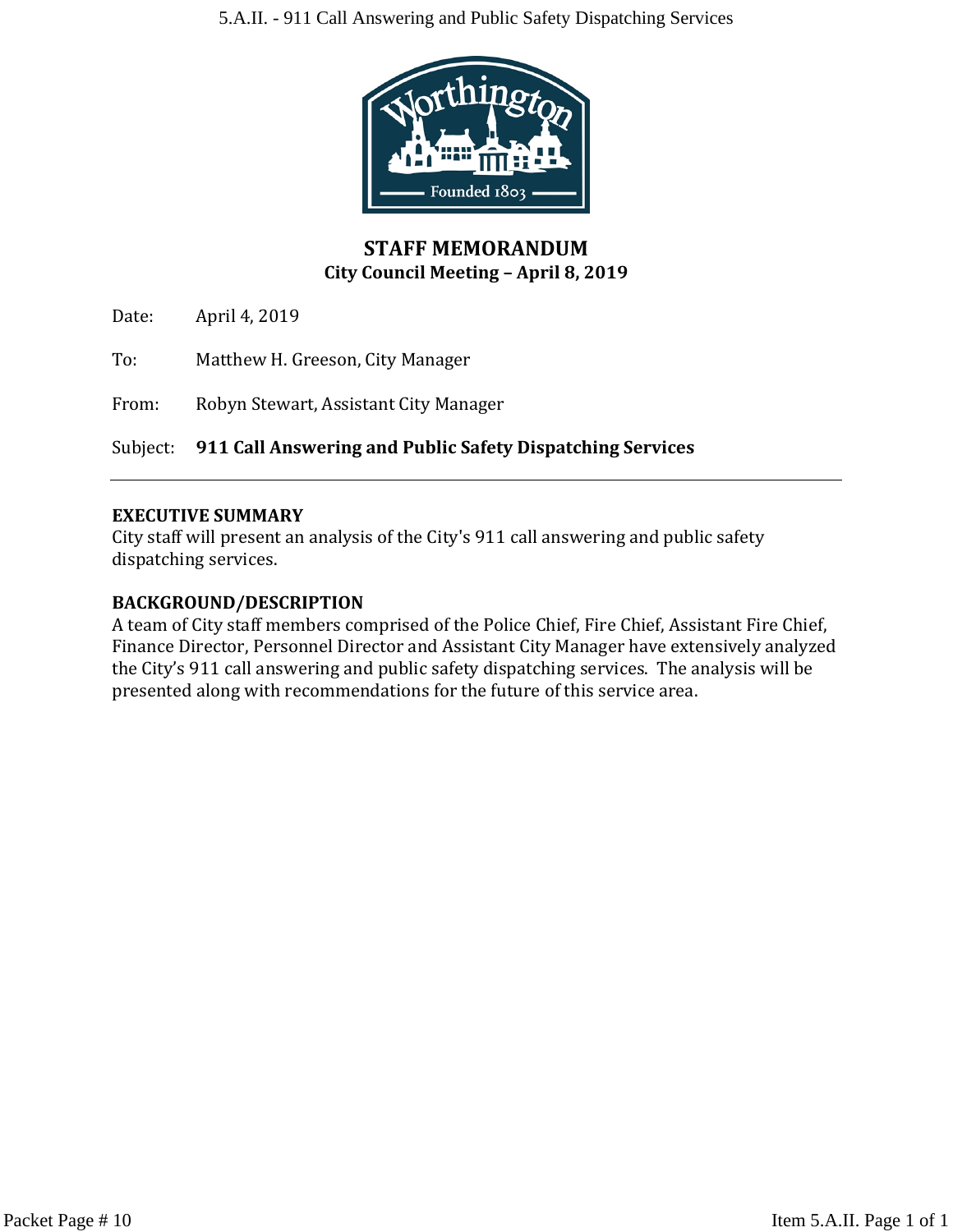# Department of Finance

# March 2019 Financial Report

# Quick Facts



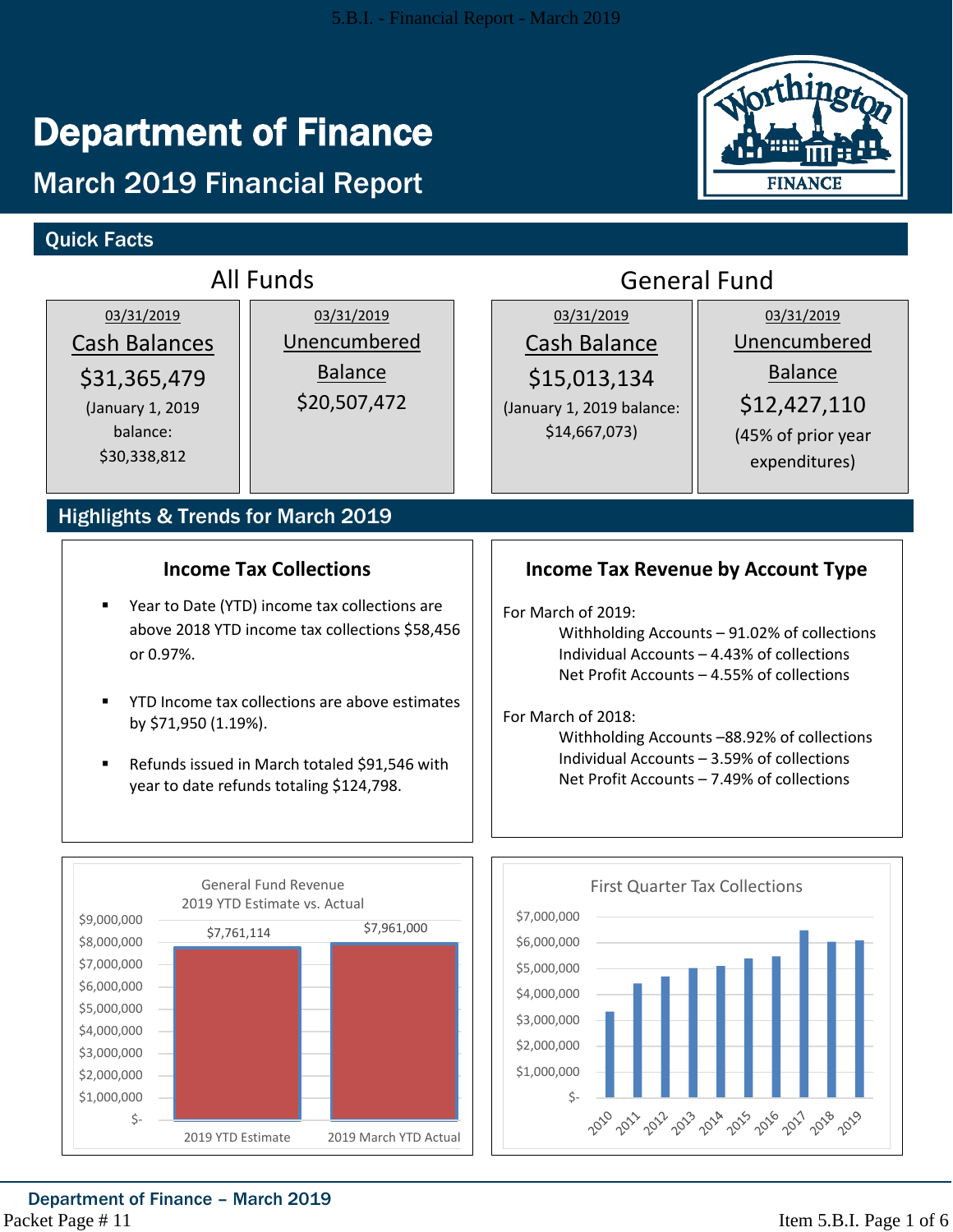

# **Department of Finance March 2019** March 2019

# Highlights & Trends for March 2019 (continued)



# Notable Initiatives & Activities

- Fund balances for all funds increased from \$30,338,812 on January 1, 2019 to \$31,365,479 as of March 31, 2019, with year to date revenues exceeding expenditures for all funds by \$1,026,667.
- For the month of March, fund balances for all funds increased from \$30,488,508 as of March 1, 2019 to \$31,365,479 as of March 31, 2019, with revenues exceeding expenditures by \$876,971.
- The General Fund cash balance increased from \$14,667,073 as of January 1, 2019 to \$15,013,134 as of March 31, 2019, with revenues exceeding expenditures by \$346,061.
- For the month of March, the General Fund balance increased from \$14,726,530 on March 1, 2019 to \$15,013,134 as of March 31, 2019, with revenues exceeding expenditures by \$286,604.

.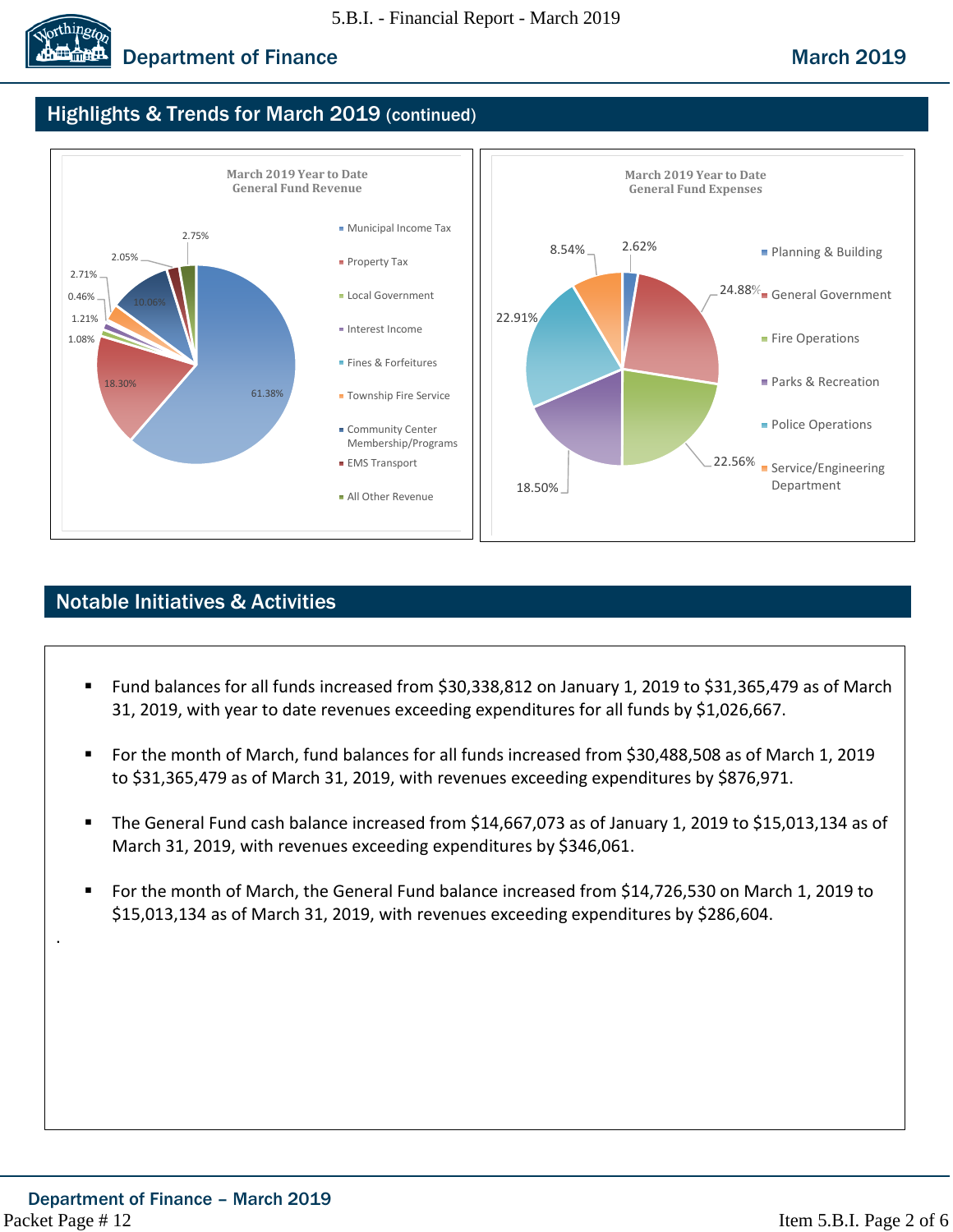



**Department of Finance March 2019** 

# Financial Tracking

orthingto



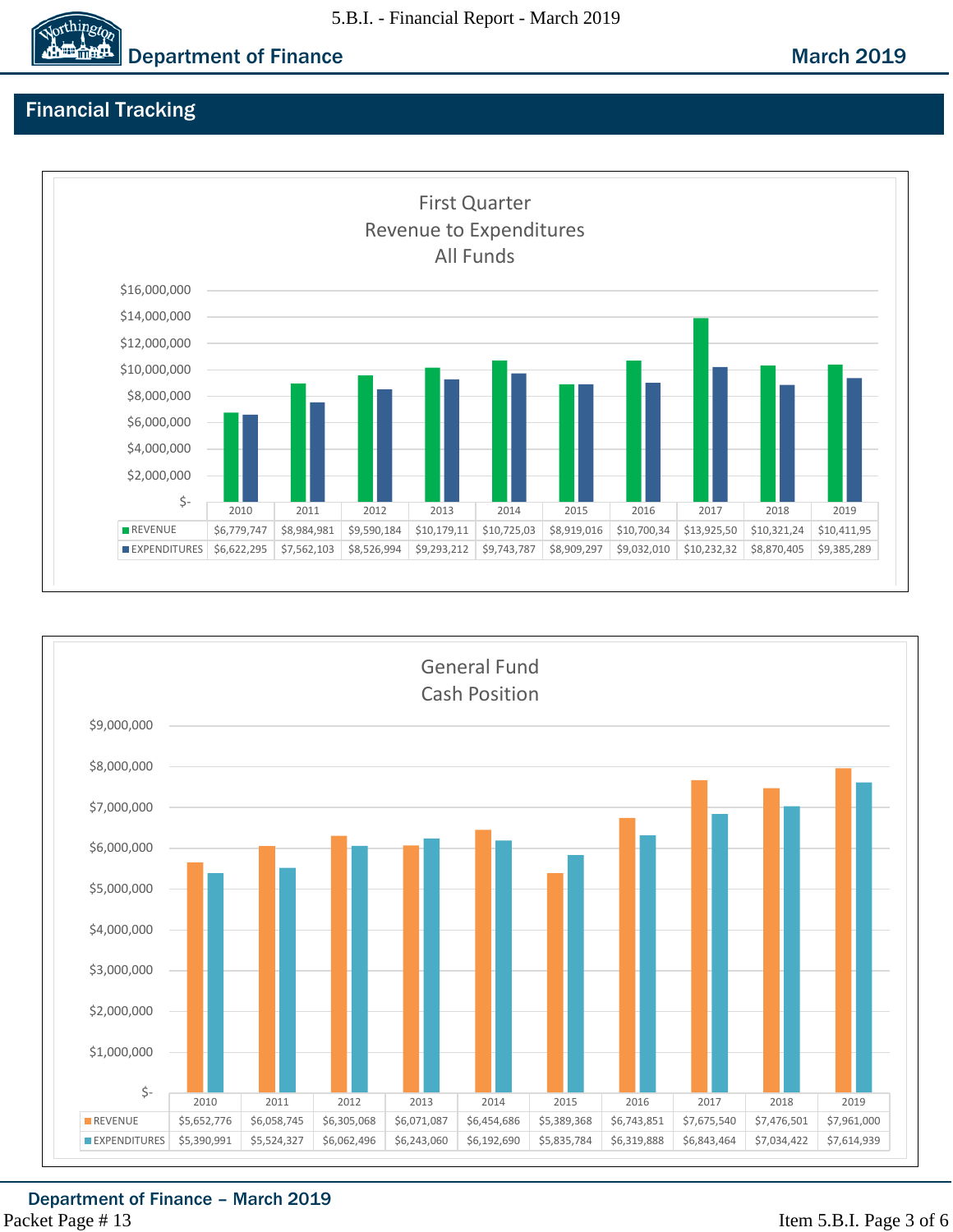

# **March 2019 Cash Reconciliation**

| <b>Total Fund Balances:</b>                  |                 |                | \$31,365,479.01 |  |  |  |
|----------------------------------------------|-----------------|----------------|-----------------|--|--|--|
| <b>Depository Balances:</b>                  |                 |                |                 |  |  |  |
| General Account:                             | \$9,019,618.49  |                |                 |  |  |  |
| <b>Total Bank Balances:</b>                  |                 | \$9,019,618.49 |                 |  |  |  |
| Investment Accounts:                         |                 |                |                 |  |  |  |
| <b>Certificates of Deposits:</b>             | \$7,125,000.00  |                |                 |  |  |  |
| Certificates of Deposits (EMS)               | 2,094,000.00    |                |                 |  |  |  |
| Star Ohio/Star Plus                          | 5,321,945.98    |                |                 |  |  |  |
| Fifth Third MMKT/CDs                         | 7,558,324.54    |                |                 |  |  |  |
| CF Bank                                      | 245,000.00      |                |                 |  |  |  |
|                                              |                 |                |                 |  |  |  |
| <b>Total Investment Accounts:</b>            | \$22,344,270.52 |                |                 |  |  |  |
| Petty Cash/Change Fund:                      |                 | 1,590.00       |                 |  |  |  |
| Total Treasury Balance as of March 31, 2019  |                 |                | \$31,365,479.01 |  |  |  |
| Total Interest Earnings as of March 31, 2019 | \$96,642.69     |                |                 |  |  |  |
| Average Interest Earnings                    | 2.21%           |                |                 |  |  |  |

#### **Debt Statement**

| <b>Issuance</b> | <b>Purpose</b>                      | <b>Maturity</b> | Rate  | <b>Principal Balance</b> |
|-----------------|-------------------------------------|-----------------|-------|--------------------------|
| 2015            | 2015 Refunding Bonds                | December 2021   | 1.62% | \$2,300,000.00           |
| 2017            | 2017 Various Purpose Bonds          | December 2032   | 2.21% | \$3,525,000.00           |
| 2008            | OPWC 0% Loan - ADA Ramps            | December 2028   | 0%    | 70,290.45                |
| 2015            | OPWC 0% Loan - Kenyonbrook          | December 2045   | 0%    | 541,320.76               |
| 2018            | 2018 Bond Anticipation Notes        | September 2019  | 2.11% | \$4,460,000.00           |
|                 | <b>Total Principal Debt Balance</b> |                 |       | \$10,896,611.21          |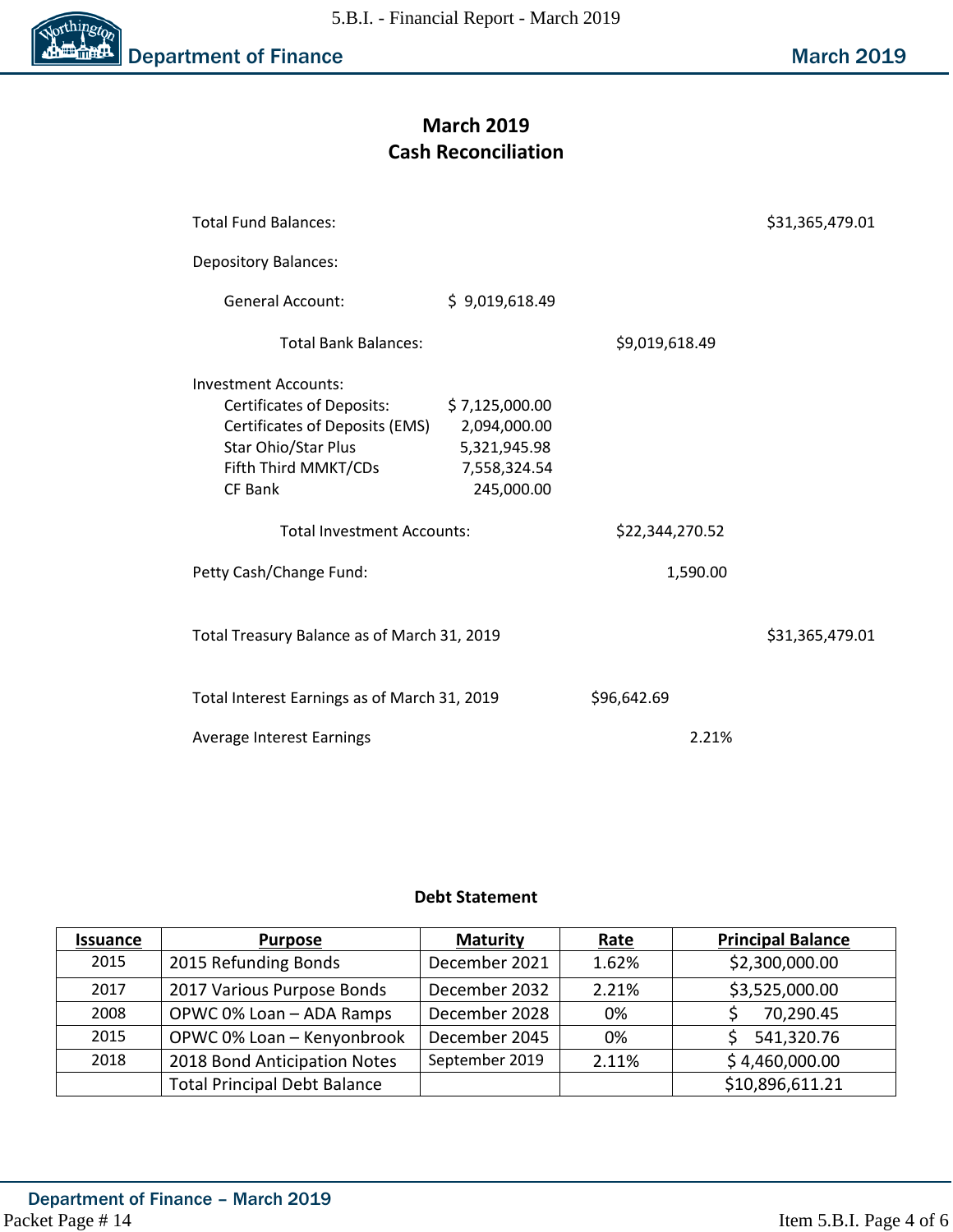

# **City of Worthington Fund Summary Report as of March 31, 2019**

|     |                                 |    | 1/1/2019 Beginning<br>Year to Date<br>03/31/2019<br>Year to Date |    |                       |    |           |                                     |      | Unencumbered        |     |                |
|-----|---------------------------------|----|------------------------------------------------------------------|----|-----------------------|----|-----------|-------------------------------------|------|---------------------|-----|----------------|
|     | <b>FUND</b>                     |    | <b>Balance</b>                                                   |    | <b>Actual Revenue</b> |    |           | <b>Actual Expenses Cash Balance</b> |      | <b>Encumbrances</b> |     | <b>Balance</b> |
| 101 | <b>General Fund</b>             | \$ | 14,667,073                                                       | \$ | 7,961,000             | \$ | 7,614,939 | $$15,013,134$ \$                    |      | 2,586,023           | \$  | 12,427,110     |
| 202 | Street M&R                      |    | 56,646                                                           |    | 208,219               |    | 256,290   | 8,575                               |      | 50,665 \$           |     | (42,091)       |
| 203 | State Highway                   |    | 49,792                                                           |    | 12,829                |    | 29,408    | 33,212                              |      | 207                 | \$  | 33,005         |
| 204 | Water                           |    | 20,778                                                           |    | 10,148                |    | 15,913    | 15,014                              |      | 21,683              | \$  | (6,669)        |
| 205 | Sewer                           |    | 31,539                                                           |    | 9,538                 |    | 23,714    | 17,363                              |      | 5,998               | -\$ | 11,366         |
| 210 | Convention & Visitor's Bureau F |    |                                                                  |    | 1,601                 |    |           | 1,601                               |      |                     | \$  | 1,601          |
| 212 | <b>Police Pension</b>           |    | 499,195                                                          |    | 93,577                |    | 188,124   | 404,648                             |      |                     | \$  | 404,648        |
| 214 | Law Enforcement Trust           |    | 64,438                                                           |    | 32                    |    | 1,938     | 62,532                              |      |                     | \$  | 62,532         |
| 215 | Municipal MV License Tax        |    | 140,740                                                          |    | 28,699                |    |           | 169,438                             |      |                     | \$  | 169,438        |
| 216 | Enforcement/Education           |    | 50,181                                                           |    | 250                   |    |           | 50,431                              |      |                     | \$  | 50,431         |
| 217 | <b>Community Technology</b>     |    | 13,029                                                           |    |                       |    | 2,595     | 10,434                              |      | 10,434              | \$  |                |
| 218 | Court Clerk Computer            |    | 232,905                                                          |    | 2,766                 |    | 2,111     | 233,561                             |      | $6,974$ \$          |     | 226,586        |
| 219 | Economic Development            |    | 563,285                                                          |    | 3,804                 |    | 12,095    | 554,994                             |      | 383,876             | -\$ | 171,118        |
| 220 | <b>FEMA Grant</b>               |    |                                                                  |    |                       |    |           |                                     |      |                     | \$  |                |
| 221 | Law Enf CED                     |    | 20,360                                                           |    |                       |    |           | 20,360                              |      |                     | \$  | 20,360         |
| 224 | Parks & Rec Revolving           |    | 406,090                                                          |    |                       |    | 11,377    | 394,713                             |      |                     | \$  | 394,713        |
| 229 | <b>Special Parks</b>            |    | 40,023                                                           |    | 9,082                 |    | 24,994    | 24,111                              |      |                     | \$  | 24,111         |
| 253 | 2003 Bicentennial               |    | 72,566                                                           |    |                       |    |           | 72,566                              |      |                     | \$  | 72,566         |
| 306 | <b>Trunk Sewer</b>              |    | 375,149                                                          |    |                       |    |           | 375,149                             |      |                     | \$  | 375,149        |
| 308 | Capital Improvements            |    | 10,850,531                                                       |    | 1,677,583             |    | 1,163,750 | 11,364,364                          |      | 7,461,005           | \$  | 3,903,359      |
| 313 | County Permissive Tax           |    |                                                                  |    |                       |    |           |                                     |      |                     | \$  |                |
| 409 | <b>General Bond Retirement</b>  |    | 1,191,328                                                        |    | 53,022                |    |           | 1,244,350                           |      | 325,000             | \$  | 919,350        |
| 410 | Special Assessment Bond         |    | 278,448                                                          |    |                       |    |           | 278,448                             |      |                     | \$  | 278,448        |
| 825 | <b>Accrued Acreage Benefit</b>  |    | 11,108                                                           |    | 35,516                |    |           | 46,624                              |      | 5,019               | \$  | 41,605         |
| 830 | <b>OBBS</b>                     |    | 2,009                                                            |    | 1,100                 |    | 1,077     | 2,032                               |      | 1,393               | \$  | 639            |
| 838 | Petty Cash                      |    | 1,590                                                            |    |                       |    |           | 1,590                               |      |                     | \$  | 1,590          |
| 910 | Worthington Sta TIF             |    | 37,541                                                           |    |                       |    |           | 37,541                              |      |                     | \$  | 37,541         |
| 920 | Worthington Place (The Heights  |    | 432,863                                                          |    | 85,405                |    | 12,796    | 505,472                             |      |                     | \$  | 505,472        |
| 930 | 933 High St. MPI TIF Fund       |    | 96,589                                                           |    | 8,729                 |    | 99        | 105,219                             |      |                     | \$  | 105,219        |
| 935 | Downtown Worthington MPI TIF    |    | 131,369                                                          |    | 125,775               |    | 6,826     | 250,318                             |      |                     | \$  | 250,318        |
| 940 | Worthington Square TIF          |    | 558                                                              |    | 13,934                |    | 157       | 14,334                              |      |                     | \$  | 14,334         |
| 945 | W Dublin Granville Rd. MPI TIF  |    | 1,091                                                            |    | 52,858                |    | 597       | 53,352                              |      |                     | \$  | 53,352         |
| 950 | 350 W. Wilson Bridge            |    |                                                                  |    |                       |    |           |                                     |      |                     | \$  |                |
| 999 | PACE Fund                       |    |                                                                  |    | 16,488                |    | 16,488    |                                     |      |                     |     |                |
|     | <b>Total All Funds</b>          | \$ | 30,338,812 \$                                                    |    | 10,411,957            | \$ | 9,385,289 | \$<br>31,365,479                    | - \$ | 10,858,279          | \$  | 20,507,200     |